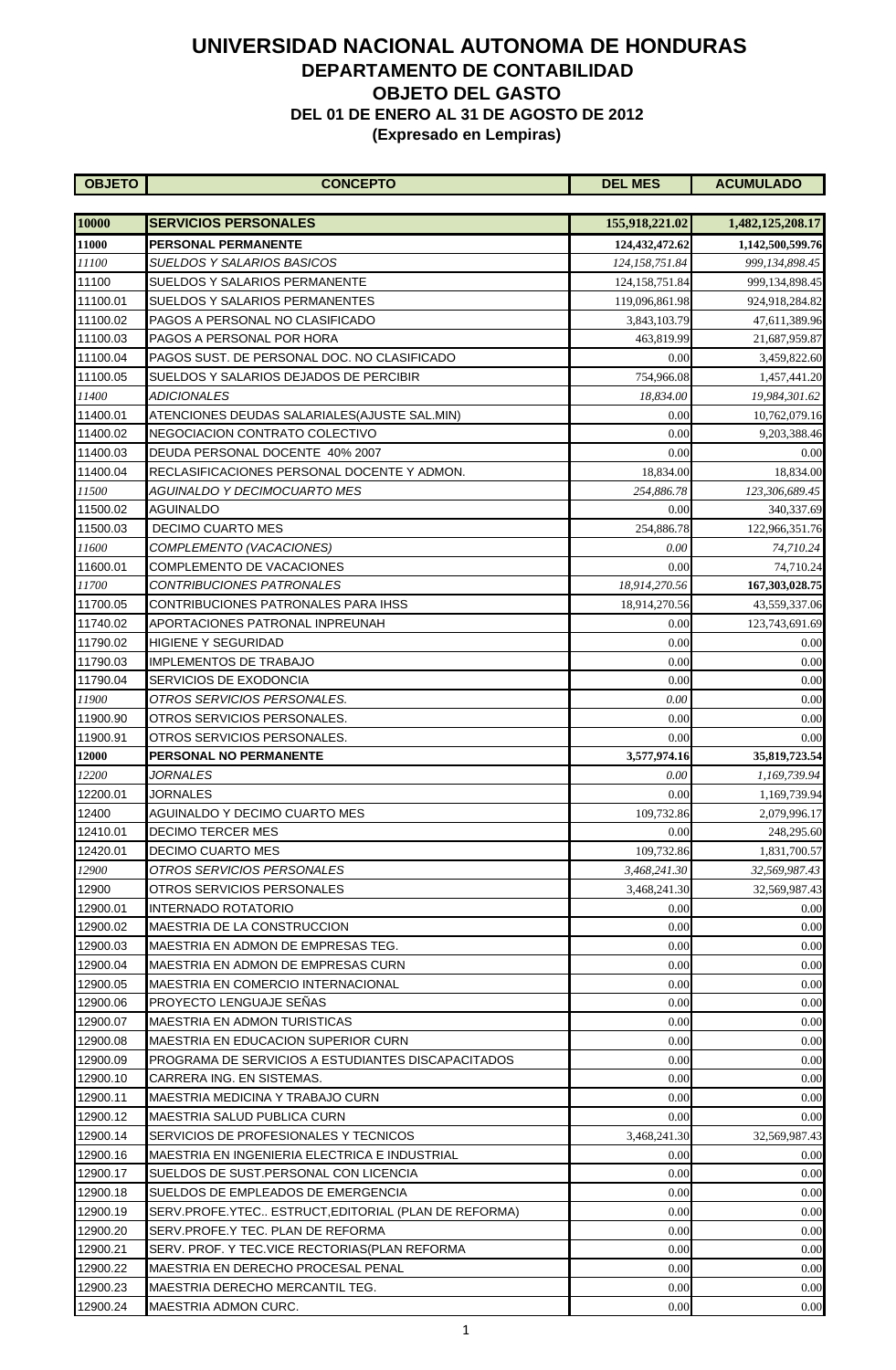| <b>OBJETO</b> | <b>CONCEPTO</b>                                      | <b>DEL MES</b> | <b>ACUMULADO</b> |
|---------------|------------------------------------------------------|----------------|------------------|
| 12900.25      | MAESTRIA EN EDUCACION SUPERIOR CURC                  | 0.00           | 0.00             |
| 12900.26      | SUELDOS DE SUST, PERSONAL CON INCAPACIDAD            | 0.00           | 0.00             |
| 12900.27      | MAESTRIA DERECHO MERCANTIL CURN                      | 0.00           | 0.00             |
| 12900.31      | SERVICOS TECNICOS SISTEMA DE ADMICION                | 0.00           | 0.00             |
| 14000         | <b>RETRIBUCIONES EXTRAORDINARIAS</b>                 | 241,516.20     | 2,264,754.49     |
| 14100         | HORAS EXTRAORIDINARIAS                               | 241,516.20     | 2,264,754.49     |
| 14100         | RETRIBUCIONES EXTRAORDINARIAS                        | 241,516.20     | 2,264,754.49     |
| 14100.01      | <b>HORAS EXTRAORDINARIAS</b>                         | 241,516.20     | 2,264,754.49     |
| 15000         | ASISTENCIA SOCIAL AL PERSONAL                        | 0.00           | 9,478,759.18     |
| 15100         | ASISTENCIAS SOCIALES VARIAS                          | 0.00           | 9,478,759.18     |
| 15100         | ASISTENCIA SOCIAL VARIAS                             | 0.00           | 9,478,759.18     |
| 15100.01      | ASISTENCIA SOCIAL VARIAS                             | 0.00           | 9,478,759.18     |
| 15900         | OTROS ASISTENCIAS SOCIALES AL PERSONAL               | 0.00           | $0.00\,$         |
| 15900.01      | AÑO SABATICO                                         | 0.00           | 0.00             |
| 15900.02      | COMPENSACION EXTRAORDINARIA TERCER PERIODO INTENSIVO | 0.00           | 0.00             |
| 15900.03      | <b>CURSOS INTERSEMESTRALES (MEDICINA)</b>            | 0.00           | 0.00             |
| 16000         | <b>BENEFICIOS Y COMPENSACIONES</b>                   | 8,751,987.48   | 124,758,342.45   |
| 16000         | <b>BENEFICIOS Y COMPENSACIONES</b>                   | 0.00           | 0.00             |
| 16000.01      | INDEMNIZACIONES POR CAUSA DE MUERTE                  | 0.00           | 0.00             |
| 16000.02      | PRESTAMOS CLAUSULA 117 Y 121                         | 0.00           | 0.00             |
| 16100         | PRESTACIONES LABORALES                               | 8,751,987.48   | 124,758,342.45   |
| 16100.01      | PRESTACIONES LABORALES.                              | 8,425,881.18   | 120,620,248.52   |
| 16100.02      | <b>DEMANDAS JUDICIALES</b>                           | 326,106.30     | 4,138,093.93     |
|               |                                                      |                |                  |
| 20000         | <b>SERVICIOS NO PERSONALES</b>                       | 7,237,898.13   | 108,004,518.77   |
| 21000         | <b>SERVICIOS BASICOS</b>                             | 1,633,835.97   | 27,430,650.41    |
| 21100         | <b>ENERGIA ELECTRICA</b>                             | 668,397.97     | 22,847,143.79    |
| 21100.01      | <b>ENERGIA ELECTRICA</b>                             | 668,397.97     | 22,847,143.79    |
| 21200         | <b>AGUA</b>                                          | 812,683.80     | 3,163,097.80     |
| 21200.01      | <b>AGUA</b>                                          | 812,683.80     | 3,163,097.80     |
| 21300         | GAS                                                  | 0.00           | 0.00             |
| 21300.01      | GAS                                                  | 0.00           | 0.00             |
| 21400         | <i>COMUNICACIONES</i>                                | 152,754.20     | 1,420,408.82     |
| 21400.01      | <b>TELEFONOS</b>                                     | 137,084.31     | 1,249,797.09     |
| 21400.02      | <b>CELULAR</b>                                       | 15,669.89      | 141,823.18       |
| 21400.03      | TELEFAX                                              | 0.00           | 3,700.00         |
| 21400.04      | <b>TELEGRAFO PUBLICOS</b>                            | 0.00           | 0.00             |
| 21400.05      | OTROS SERVICIOS BASICOS N.C.                         | 0.00           | 5,640.16         |
| 21410.01      | CORREO POSTAL                                        | 0.00           | 19,448.39        |
| 22000         | <b>ALQUILERES Y DERECHOS</b>                         | 160,785.35     | 2,322,527.18     |
| 22100         | ALQUILER DE EDIFICIOS Y LOCALES                      | 0.00           | 570,032.50       |
| 22100.01      | ALQUILERES DE EDIFICIOS Y LOCALES                    | 0.00           | 570,032.50       |
| 22200         | ALQUILER DE EQUIPO Y MAQUINARIA                      | 128,792.50     | 1,014,556.94     |
| 22200.02      | ALQUILERES DE MAQUINA Y MEDIOS DE TRANSPORTE         | 66,764.50      | 757,813.69       |
| 22200.05      | ALQUILER EQUIPO DE COMPUTACION                       | 0.00           | 0.00             |
| 22200.06      | ALQUILER EQUIPO DE OFICINA Y MUEBLES                 | 62,028.00      | 81,988.25        |
| 22200.07      | ALQUILER EQUIPO DE COMUNICACIÓN                      | 0.00           | 174,755.00       |
| 22900         | OTROS ALQUILERES Y DERECHOS                          | 31,992.85      | 737,937.74       |
| 22900         | OTROS ALQUILERES                                     | 31,992.85      | 737,937.74       |
| 22900.01      | OTROS ALQUILERES Y DERECHOS                          | 31,992.85      | 737,937.74       |
| 23000         | <b>MANTENIMIENTO, REPARACION Y LIMPIEZA</b>          | 246,757.61     | 3,553,494.86     |
| 23100         | MANTENIMIENTO Y REPARACION DE EDIFICIOS Y VIVIENDAS  | 83,356.95      | 2,380,274.19     |
| 23100         | MANTENIMIENTO YREPARACION DE EDIFICIOS Y LOCALES     | 83,356.95      | 2,380,274.19     |
| 23100.01      | MANTENIMIENTO Y REPARACION DE EDIFIC.Y LOCALES.      | 83,356.95      | 2,380,274.19     |
| 23200         | MANTENIMIENTO Y REPARAC. DE EQUIPO DE CONSTRUC.      | 43,782.43      | 116,658.22       |
| 23200.01      | MANTENIMIENTO Y REPARACION DE EQUIPO DE CONSTRUCCION | 43,782.43      | 116,658.22       |
| 23300         | MANTENIMIENTO Y REPARACION MAQUINARIA Y EQUIPO       | 39,667.23      | 660,845.38       |
| 23300         | <i>MANTENIMIENTO Y REPARACION DE OTROS EQUIPOS</i>   | 39,667.23      | 660,845.38       |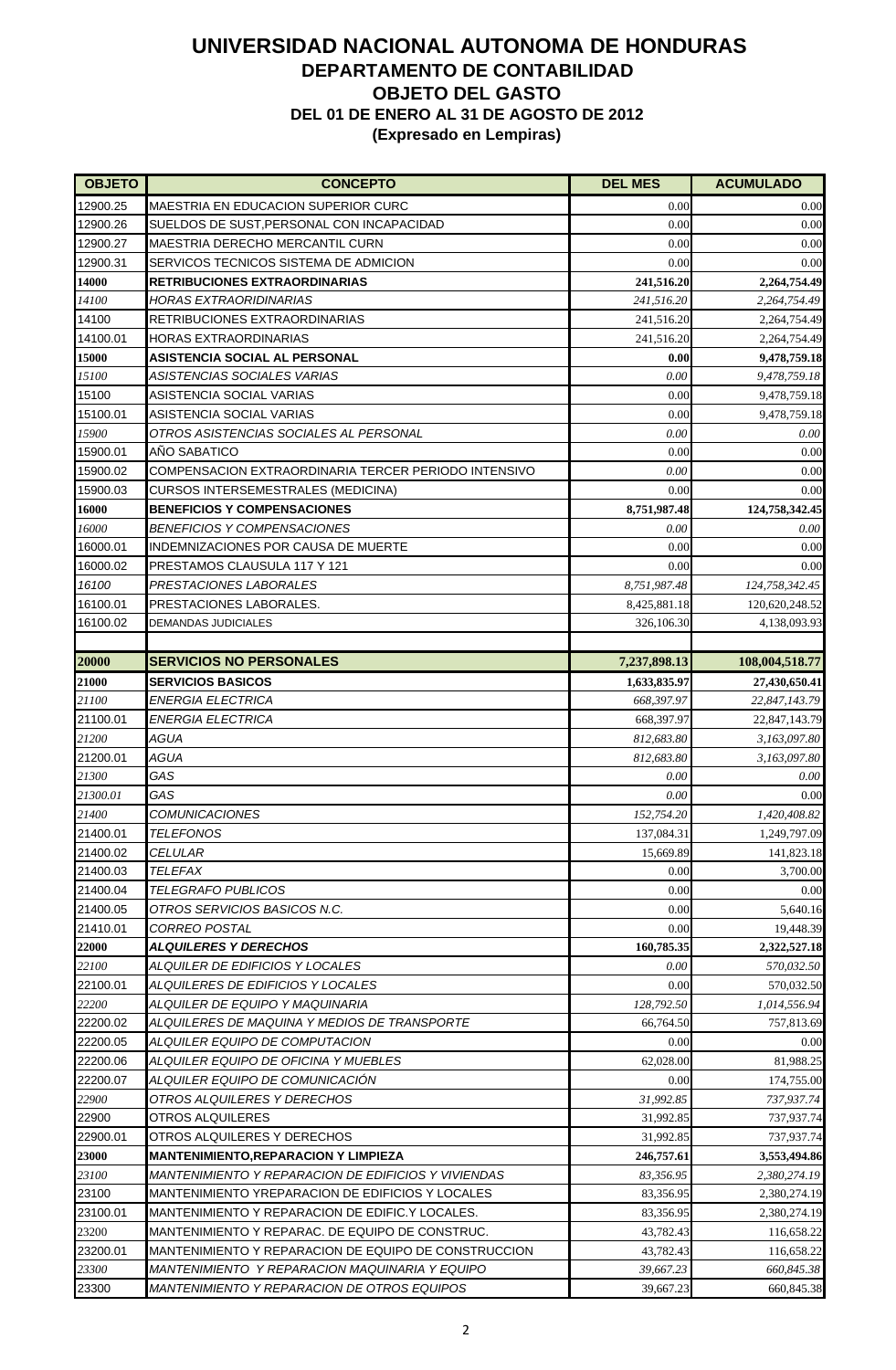| <b>OBJETO</b>        | <b>CONCEPTO</b>                                                                       | <b>DEL MES</b> | <b>ACUMULADO</b> |
|----------------------|---------------------------------------------------------------------------------------|----------------|------------------|
| 23300.02             | MANTENIM. Y REP. DE  EQUIPOS DE TRANSPORTE, TRACCCION Y ELEV                          | 20,577.23      | 46,400.05        |
| 23300.03             | MANTEN. Y REPARACION EQUIPO SANITARIO EDUC.                                           | 0.00           | 896.00           |
| 23300.05             | <i>MANTEN. Y REPARACION EQUIPO DE COMPUTACION</i>                                     | 0.00           | 10,881.79        |
| 23300.06             | MANTEN. Y REPARACION EQUIPO DE OFICINAS Y MUEBLES                                     | 750.00         | 153,433.37       |
| 23300.09             | MANTENIMIENTO Y REPARACION DE OTROS EQUIPOS                                           | 18,340.00      | 449,234.17       |
| 23400                | OTROS MANTENIMIENTOS YREPARACIONES                                                    | 79,951.00      | 292,798.67       |
| 23400                | <i>MANTENIMIENTO Y REP.EQUIPOS VARIOS</i>                                             | 79,951.00      | 292,798.67       |
| 23400.01             | <i>MANT.Y REPARACION DE EQUIPO VARIOS</i>                                             | 79,951.00      | 292,798.67       |
| 23500                | LIMPIEZA. ASEO Y FUMIGACION                                                           | 0.00           | 102,918.40       |
| 23500.01             | LIMPIEZA ASEO Y FUMIGACION                                                            | 0.00           | 102,918.40       |
| 24000                | <b>SERVICIOS PROFESIONALES</b>                                                        | 463,009.40     | 16,258,576.67    |
| 24200                | ESTUDIOS INVEST.ANALISIS DE FACTIBILIDAD.                                             | 23,000.00      | 1,259,982.34     |
| 24200                | ESTUDIOS INVESTIACION Y ANALISIS DE FACTIILIDAD                                       | 0.00           | 336,013.60       |
| 24200.01             | ESTUDIOS INVESTISTACION Y ANALISIS DE FACTIBILIDAD                                    | 0.00           | 336,013.60       |
| 24300                | <i>SERVICIOS TECNICOS Y PROFESIONALES JURIDICOS</i>                                   | 0.00           | 0.00             |
| 24300                | <i>SERVICIOS JURIDICOS</i>                                                            | 0.00           | 0.00             |
| 24300.01             | <b>SERVICIOS TEC. Y PROF. JURIDICIOS</b>                                              | 0.00           | 0.00             |
| 24500                | SERVICIOS TECNICOS Y PROFESIONALES DE CAPAC.                                          | 22,000.00      | 892,084.74       |
| 24500                | <i>SERVICIOS DE CAPACITACION</i>                                                      | 22,000.00      | 892,084.74       |
| 24500.01             | SERVICIOS TECNICOS Y PROFE. DE CAPACITACION.                                          | 22,000.00      | 892,084.74       |
| 24600                | SERVICIOS TECN.Y PROFES. DE INFORM. Y SISTEMAS DE                                     | 1,000.00       | 31,884.00        |
| 24600                | SERVICIOS DE INFORMATICA Y SISTEMA DE COMPUTAIRZADOS                                  | 1,000.00       | 31,884.00        |
| 24600.01             | SERVICIOS DE INFORMATICA Y SISTEMA COMPUTARIZADAS                                     | 1,000.00       | 31,884.00        |
| 24900                | OTROS SERVICIOS TECNICOS Y PROFESIONALES N.C.                                         | 440,009.40     | 14,998,594.33    |
| 24900                | OTROS SERVICIOS TECNICOS Y PROFESIONALES.                                             | 440,009.40     | 14,998,594.33    |
| 24900.01             | OTROS SERVICIOS TECNICOS Y PROFESIONALIZADOS                                          | 440,009.40     | 11,067,712.18    |
| 24900.02             | OTROS SERVICIOS NO PERSONALES                                                         | 0.00           | 0.00             |
| 24900.03             | OTROS SERV.TEC.Y PROF. REST. REGISTRO(PLAN DE REFORMA)                                | 0.00           | 0.00             |
| 24900.04             | OTROS SERV. VICE RECTORIAS (PLAN DE REFORMA)                                          | 0.00           | 0.00             |
| 24900.05             | PLAN MAESTRO. DE DES. INFRAESTRUCTURA FISICA                                          | 0.00           | 0.00             |
| 24900.06<br>24900.07 | AUTOEVALUACION Y EVALUACION DE LAS CARRERAS<br><i><b>INVESTIGACION CIENTIFICA</b></i> | 0.00<br>0.00   | 0.00<br>0.00     |
| 24900.08             | <i>VINCULACION UNIVERSIDAD SOCIEDAD</i>                                               | 0.00           | 0.00             |
| 24900.09             | DESARROLLO DOCENTE                                                                    | 0.00           | 0.00             |
| 24900.10             | <i>EDUCACION SUPERIOR</i>                                                             | 0.00           | 0.00             |
| 24900.11             | <i>DESARROLLO CENTROS REGIONALES</i>                                                  | 0.00           | 0.00             |
| 24900.12             | <b>DESARROLLO CULTURALES</b>                                                          | 0.00           | 0.00             |
| 24900.13             | ESTRUCTURA UNIVERSITARIA                                                              | 0.00           | 0.00             |
| 24900.14             | <i>DESARROLLO CURRICULAR</i>                                                          | 0.00           | 0.00             |
| 24900.15             | <i>REORGANIZACION SUED</i>                                                            | 0.00           | 0.00             |
| 24900.16             | DESARROLLO ESTUDIANTIL                                                                | 0.00           | 0.00             |
| 24900.17             | <b>FINANCIAMIENTO Y PRESUPUESTO</b>                                                   | 0.00           | 0.00             |
| 24900.18             | <i>DESARROLLO DE LAS TICS</i>                                                         | 0.00           | 0.00             |
| 24900.19             | FORTALECIMIENTO CARRERA DOCENTE                                                       | 0.00           | 0.00             |
| 24900.20             | SISTEMAS DE ESTUDIOS DE POST-GRADOS                                                   | 0.00           | 0.00             |
| 24900.21             | SISTEMAS DE ADMISION                                                                  | 0.00           | 3,930,882.15     |
| 24900.22             | ESTUDIOS DE OFERTA Y DEMANDA EDUCATIVA                                                | 0.00           | 0.00             |
| 24900.23             | SOCIACILIZACION NORMATIVA LEGAL                                                       | 0.00           | 0.00             |
| 24900.24             | INSTITUTO DE INVEST.EDUCATIVA                                                         | 0.00           | 0.00             |
| 24900.25             | FORTALECIMIENTO EDIT.UNIVERSITARIA                                                    | 0.00           | 0.00             |
| 24900.26             | SISTEMAS DE EDUCACION GERENCIAL.                                                      | 0.00           | 0.00             |
| 24900.27             | FORTALECIMIENTO DE ORG.ESTUDIANTIL                                                    | 0.00           | 0.00             |
| 24900.28             | <i>FOTALECIMIENTO DE VENTA DE SERVICIOS</i>                                           | 0.00           | 0.00             |
| 24900.29             | FORTALECIMIENTO SIST.BIBLIOTECARIO                                                    | 0.00           | 0.00             |
| 25000                | <b>SERVICIOS COMERCIALES Y FINANCIEROS</b>                                            | 1,537,485.55   | 20,815,399.28    |
| 25100                | <i>SERVICIOS DE TRANSPORTE</i>                                                        | 63,699.40      | 9,978,873.36     |
| 25100.01             | <i>SERVICIOS DE TRANSPORTE</i>                                                        | 40,300.80      | 2,097,754.64     |
| 25100.02             | <i>SERVICIO DE TRANSPORTE EVENTUALES</i>                                              | 23,398.60      | 6,934,018.72     |
| 25100.03             | <i>SERVICIOS DE TRANSPORTE CURLA</i>                                                  | 0.00           | 947,100.00       |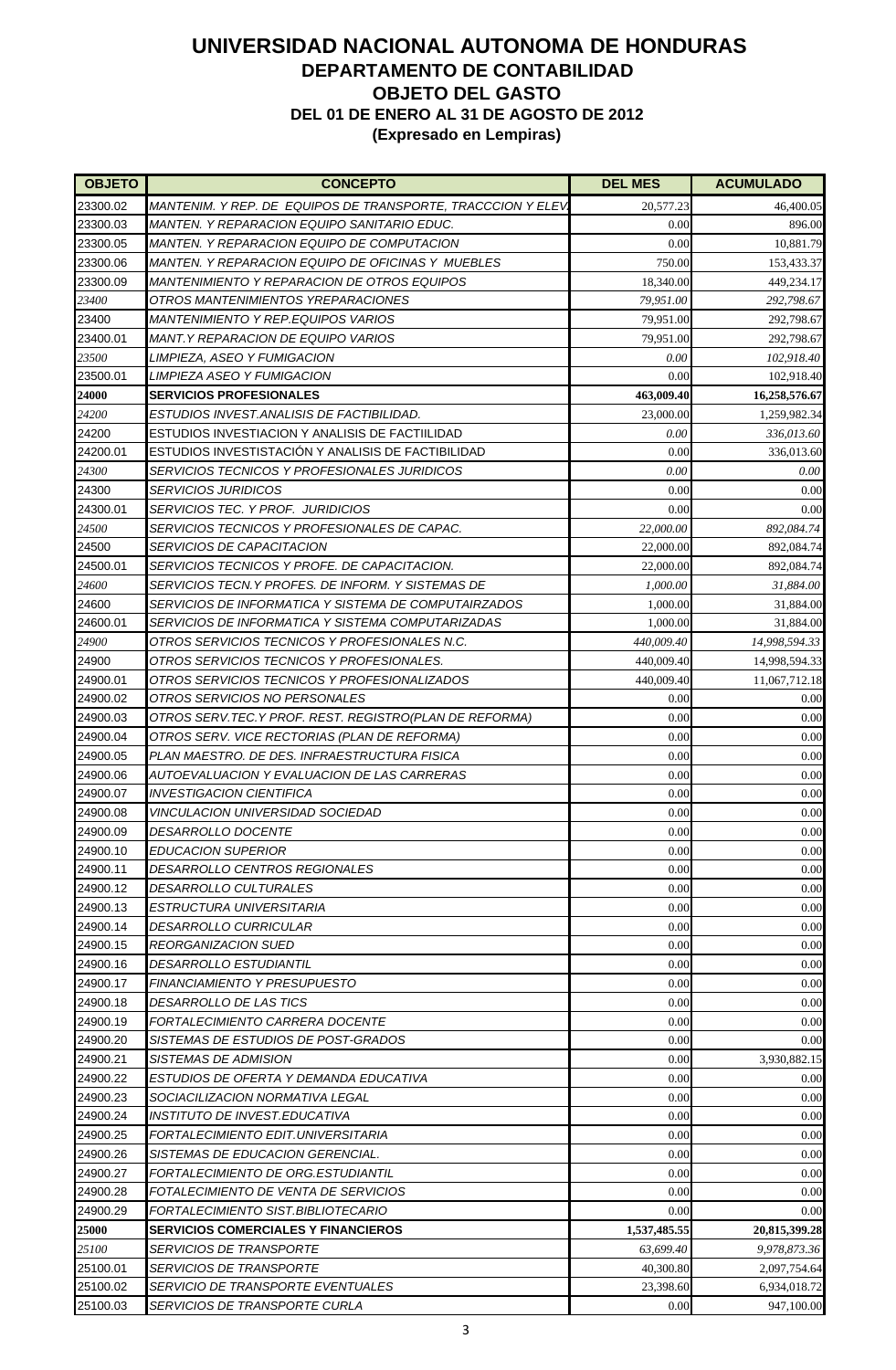| <b>OBJETO</b>        | <b>CONCEPTO</b>                                                                       | <b>DEL MES</b>    | <b>ACUMULADO</b>          |
|----------------------|---------------------------------------------------------------------------------------|-------------------|---------------------------|
| 25200                | <b>SERVICIOS DE ALMACENAMIENTO</b>                                                    | 0.00              | 32,400.00                 |
| 25200.01             | <b>SERVICIOS DE ALMACENAMIENTO</b>                                                    | 0.00              | 32,400.00                 |
| 25300                | IMPRENTA, PUBLIC. Y REPRODUC.                                                         | 37,154.60         | 1,771,287.73              |
| 25300.01             | <b>IMPRENTA PUBLIC. Y REPRODUCCION</b>                                                | 37,154.60         | 1,771,287.73              |
| 25400                | PRIMAS Y GASTOS DE SEGUROS                                                            | 30,744.84         | 450,052.15                |
| 25400.01             | PRIMAS Y GASTOS DE SEGUROS                                                            | 30,744.84         | 450,052.15                |
| 25500                | COMISION Y GASTOS BANCARIOS                                                           | 1,129,293.67      | 2,030,948.85              |
| 25500.01             | COMISION Y GASTOS BANCARIOS                                                           | 1,129,293.67      | 2,030,948.85              |
| 25600                | PUBLICIDAD Y PROPAGANDA                                                               | 120,990.04        | 2,302,492.15              |
| 25600.01             | PUBLICIDAD Y PROPAGANDA                                                               | 120,990.04        | 2,302,492.15              |
| 25700                | <b>SERVICIOS DE INTERNET</b>                                                          | 1,912.00          | 2,762,243.36              |
| 25700.01             | <b>SERVICIOS DE INTERNET</b>                                                          | 1,912.00          | 2,762,243.36              |
| 25900                | OTROS SERVICIOS COMERCIALES Y FINANCIEROS N.C.                                        | 153,691.00        | 1,487,101.68              |
| 25900                | OTROS SERVICIOS COMERCIALES Y FINANCIEROS                                             | 153,691.00        | 1,487,101.68              |
| 25900.01             | OTROS SERVICIOS COMERCIALES Y FINANCIEROS N.C                                         | 153,691.00        | 1,487,101.68              |
| 26000                | <b>PASAJES, VIATICOS Y OTROS GASTOS DE VIAJE</b>                                      | 3,148,944.25      | 23,089,271.80             |
| 26100                | <b>PASAJES</b>                                                                        | 621,568.51        | 2,910,287.18              |
| 26100.01             | <b>PASAJES NACIONALES</b>                                                             | 259,196.07        | 671,457.02                |
| 26100.02             | PASAJES AL EXTERIOR                                                                   | 362,372.44        | 2,238,830.16              |
| 26100.04             | OTROS GASTOS DE PASAJE                                                                | 0.00              | 0.00                      |
| 26200                | <b>VIATICOS</b>                                                                       | 2,527,375.74      | 20,178,984.62             |
| 26200.01             | <i>VIATICOS NACIONALES Y OTROS GASTOS DE VIAJE</i>                                    | 1,825,223.57      | 16,078,505.11             |
| 26200.02             | VIATICOS AL EXTERIOR Y OTROS GASTOS DE VIAJE                                          | 702,152.17        | 4,100,479.51              |
| 26200.03             | TRANSPORTE Y OTROS GASTOS DE VIAJE                                                    | 0.00              | 0.00                      |
| 27000                | <b>MULTAS Y RECARGOS Y GASTOS JUDICIALES</b>                                          | 0.00              | 13,429.00                 |
| 27200                | <b>DERECHOS Y TASAS</b>                                                               | 0.00              | 0.00                      |
| 27200.01             | DERECHOS Y TASAS                                                                      | 0.00              | 0.00                      |
| 27300                | <i>MULTAS Y RECARGOS</i>                                                              | 0.00              | 6,265.00                  |
| 27300.01             | <b>MULTAS Y RECARGOS</b>                                                              | 0.00              | 6,265.00                  |
| 27400                | <b>CANONES Y REGALIAS</b>                                                             | 0.00              | 7,164.00                  |
| 27400.01             | <b>CANONES Y REGALIAS</b>                                                             | 0.00              | 7,164.00                  |
| 27500                | <b>GASTOS JUDICIALES</b>                                                              | 0.00              | 0.00                      |
| 27500.01             | <b>GASTOS JUDICIALES</b>                                                              | 0.00              | 0.00                      |
| 29000                | <b>OTROS SERVICIOS NO PERSONALES</b>                                                  | 47,080.00         | 14,521,169.57             |
| 29100                | SERVICIOS DE CEREMONIAL Y PROTOCOLO                                                   | 200.00            | 148,503.57                |
| 29100.01             | SERVICIOS CEREMONIAS Y PROTOCOLO EDUC.                                                | 200.00            | 147,803.57                |
| 29100.02<br>29100.03 | <b>REUNIONES Y EVENTOS ESPECIALES</b><br>SERVICIOS DE CEREMONIO Y PROD.DIREC.DOCENCIA | 0.00              | 700.00                    |
| 29200                |                                                                                       | 0.00              | 0.00                      |
|                      | <i>SERVICIOS DE VIGILANCIA</i><br><b>SERVICIOS DE VIGILANCIA</b>                      | 46,880.00         | 14,304,166.00             |
| 29200.01<br>29300    | ACTUACIONES DEPORTIVAS                                                                | 46,880.00<br>0.00 | 14,304,166.00<br>$0.00\,$ |
| 29300.01             | ACTUACIONES DEPORTIVAS                                                                | 0.00              | 0.00                      |
| 29400                | <b>ACTUACIONES ARTISTICAS.</b>                                                        | 0.00              | 68,500.00                 |
| 29400.01             | ACTUACIONES ARTISTICAS                                                                | 0.00              | 68,500.00                 |
|                      |                                                                                       |                   |                           |
| 30000                | <b>MATERIALES Y SUMINISTROS</b>                                                       | 3,813,560.19      | 30,880,499.13             |
| 31000                | PRODUCTOS ALIMENTICIOS AGROPECUARIOS Y FORESTALES                                     | 351,969.37        | 4,837,744.77              |
| 31100                | ALIMENTOS Y BEBIDAS PARA PERSONAS                                                     | 348,086.10        | 4,274,202.47              |
| 31100.01             | ALIMENTOS BEBIDAS PARA PERSONAS                                                       | 348,086.10        | 4,274,202.47              |
| 31200                | ALIMENTOS PARA ANIMALES                                                               | 0.00              | 336,128.00                |
| 31200.01             | ALIMENTOS PARA ANIMALES                                                               | 0.00              | 336,128.00                |
| 31300                | PRODUCTOS PECUARIOS                                                                   | 0.00              | 0.00                      |
| 31300.01             | PRODUCTOS PECUARIOS                                                                   | 0.00              | 0.00                      |
| 31400                | PRODUCTOS AGROFORESTALES                                                              | 0.00              | 28,532.80                 |
| 31400.01             | PRODUCTOS AGROFORESTALES                                                              | 0.00              | 26,332.80                 |
| 31400.02             | OTROS PRODUCTOS ALIMENTICIOS AGROFORESTALES                                           | 0.00              | 2,200.00                  |
| 31500                | <i>MADERA. CORCHO Y SUS MANUFACTURAS</i>                                              | 3,883.27          | 198,881.50                |
| 31500.01             | <b>MADERA CORCHO Y SUS MANUFACTURAS</b>                                               | 3,883.27          | 198,881.50                |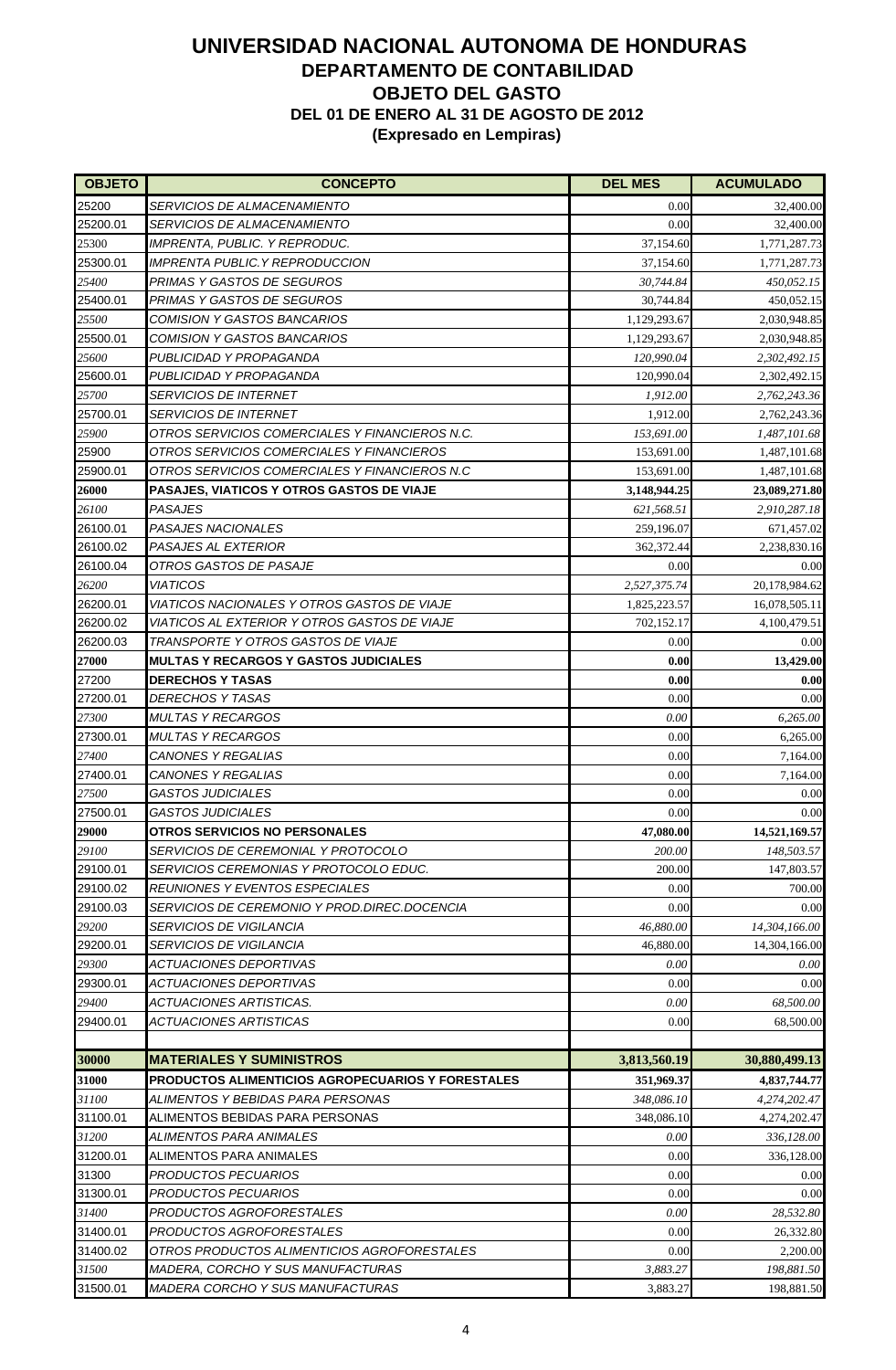| <b>OBJETO</b> | <b>CONCEPTO</b>                                      | <b>DEL MES</b> | <b>ACUMULADO</b> |
|---------------|------------------------------------------------------|----------------|------------------|
| 32000         | TEXTILES Y VESTUARIOS                                | 18,685.74      | 1,110,727.84     |
| 32200         | <b>HILADOS Y TELAS</b>                               | 114.24         | 188,791.80       |
| 32100.01      | HILADOS Y TELAS                                      | 114.24         | 188,791.80       |
| 32200         | CONFECCIONES TEXTILES                                | 3,800.00       | 177,984.11       |
| 32200.01      | CONFECCIONES TEXTILES,                               | 3,800.00       | 177,984.11       |
| 32300         | <b>ACABADOS Y TEXTILES</b>                           | 14,771.50      | 743,663.98       |
| 32300.01      | <b>PRENDA DE VESTIR</b>                              | 14,771.50      | 698,286.18       |
| 32300.02      | ACABADOS Y TEXTILES                                  | 0.00           | 1,745.87         |
| 32300.03      | OTROS TEXTILES Y VESTUARIOS                          | 0.00           | 43,631.93        |
| 32400         | <b>CALZADO</b>                                       | 0.00           | 287.95           |
| 32400.01      | <b>CALZADOS</b>                                      | 0.00           | 287.95           |
| 33000         | <b>PRODUCTOS DE PAPEL, CARTON E IMPRESOS</b>         | 2,216,996.55   | 9,849,950.70     |
| 33100         | PAPEL DE ESCRITORIO Y CARTON                         | 95,148.57      | 1,270,782.59     |
| 33100         | <i>PAPEL DE ESCRITORIO</i>                           | 95,148.57      | 1,270,782.59     |
| 33100.01      | <i>PAPEL DE ESCRITORIO</i>                           | 95,148.57      | 1,270,782.59     |
| 33200         | PAPEL PARA COMPUTACION                               | 0.00           | 0.00             |
| 33200.01      | PAPEL DE COMPUTACION                                 | 0.00           | 0.00             |
| 33300         | <b>PRODUCTOS DE ARTES GRAFICAS</b>                   | 1,977.00       | 1,020,198.73     |
| 33300.01      | PRODUCTOS DE ARTES GRAFICAS                          | 1,977.00       | 1,020,198.73     |
| 33400         | PRODUCTOS DE PAPEL Y CARTON                          | 26,724.54      | 1,109,005.32     |
| 33400.01      | PRODUCTOS DE PAPEL Y CARTON                          | 26,280.54      | 1,085,301.14     |
| 33400.02      | OTROS PRODUCTOS DE PAPEL CARTON                      | 444.00         | 23,704.18        |
| 33500         | LIBROS, REVISTAS Y PERIODICOS                        | 2,033,176.44   | 2,245,567.64     |
| 33500.01      | <b>LIBROS REVISTAS Y PERIODICOS</b>                  | 2,033,176.44   | 2,245,567.64     |
| 33500.02      | FORTALECIMIENTO DE LAS BIBLIOTECAS (PLAN DE REFORMA) | 0.00           | 0.00             |
| 33600         | TEXTOS DE ENSEÑANZA                                  | 0.00           | 4,014,640.42     |
| 33600.01      | TEXTOS DE ENSEÑANZA LIBRERÍA                         | 0.00           | 681,617.17       |
| 33600.02      | PROGAMA COMPRA LIBROS                                | 0.00           | 3,333,023.25     |
| 33600.04      | TEXTOS DE ENSEÑANZA                                  | 0.00           | 0.00             |
| 33700         | ESPECIES TIMBRADAS Y VALORES                         | 59,970.00      | 189,756.00       |
| 33700.01      | ESPECIES TIMBRADAS Y VALORES                         | 59,970.00      | 189,756.00       |
| 34000         | <b>CUEROS, PIELES Y SUS PRODUCTOS</b>                | 0.00           | 365,250.46       |
| 34200         | <b>ARTICULOS DE CUERO</b>                            | 0.00           | 154,128.91       |
| 34200.01      | <b>ARTICULOS DE CUERO</b>                            | 0.00           | 154,128.91       |
| 34300         | ARTICULOS DE CAUCHO                                  | 0.00           | 42,848.37        |
| 34300.01      | ARTICULOS DE CAUCHO                                  | 0.00           | 42,848.37        |
| 34300.02      | OTROS PRODUCTOS DE CUERO Y CAUCHO                    | 0.00           | 0.00             |
| 34400         | <i>LLANTAS Y NEUMATICOS</i>                          | 0.00           | 168,273.18       |
| 34400.01      | LLANTAS Y NEUMATICOS                                 | 0.00           | 168,273.18       |
| 35000         | PRODUCTOS QUIMICOS, COMBUSTIBLES Y LUBRICANTES       | 547,788.05     | 4,513,481.71     |
| 35100         | ELEMENTOS Y COMPUESTOS QUIMICOS                      | 65,514.94      | 399,846.89       |
| 35100         | PRODUCTOS QUIMICOS,                                  | 65,514.94      | 399,846.89       |
| 35100.01      | ELEMENTOS Y COMPUESTOS QUIMICOS                      | 65,514.94      | 399,846.89       |
| 35200         | PRODUCTOS FARMACEUTICOS Y MEDICINALES                | 1,356.85       | 637,788.55       |
| 35200         | PRODUCTOS FARMACEUTICOS                              | 1,356.85       | 637,788.55       |
| 35200.01      | PRODUCTOS FARMACEUTICO Y MEDICINALES                 | 0.00           | 409,430.05       |
| 35200.02      | PRODUCTOS FARMACEUTICO Y MED. (PLAN DE REFORMA)      | 0.00           | 227,001.65       |
| 35200.03      | PRODUC.FARMAC.Y MEDIC.(COM.HIGIENE Y SEG.)           | 1,356.85       | 1,356.85         |
| 35300         | ABONOS Y FERTILIZANTES                               | 0.00           | 73,738.80        |
| 35300.01      | <b>ABONOS Y FERTILIZANTES</b>                        | 0.00           | 73,738.80        |
| 35400         | <b>INSECTICIDAS, FUMIGANTES Y OTROS</b>              | 360.00         | 316,766.43       |
| 35400.01      | INSECTICIDAS FUMIGANTES Y OTROS                      | 360.00         | 316,766.43       |
| 35500         | TINTES, PINTURAS Y COLORANTES                        | 96,835.85      | 132,866.16       |
| 35500.01      | TINTES, PINTURAS Y LUBRICANTES                       | 96,835.85      | 132,866.16       |
| 35600         | <i>COMBUSTIBLES Y LUBRICANTES</i>                    | 322,272.69     | 2,384,961.22     |
| 35610.01      | GASOLINA                                             | 50,625.12      | 295,007.99       |
| 35620.01      | <b>DIESEL</b>                                        | 148,640.95     | 1,851,147.83     |
| 35630.01      | <b>KEROSEN</b>                                       | 90,776.20      | 91,540.34        |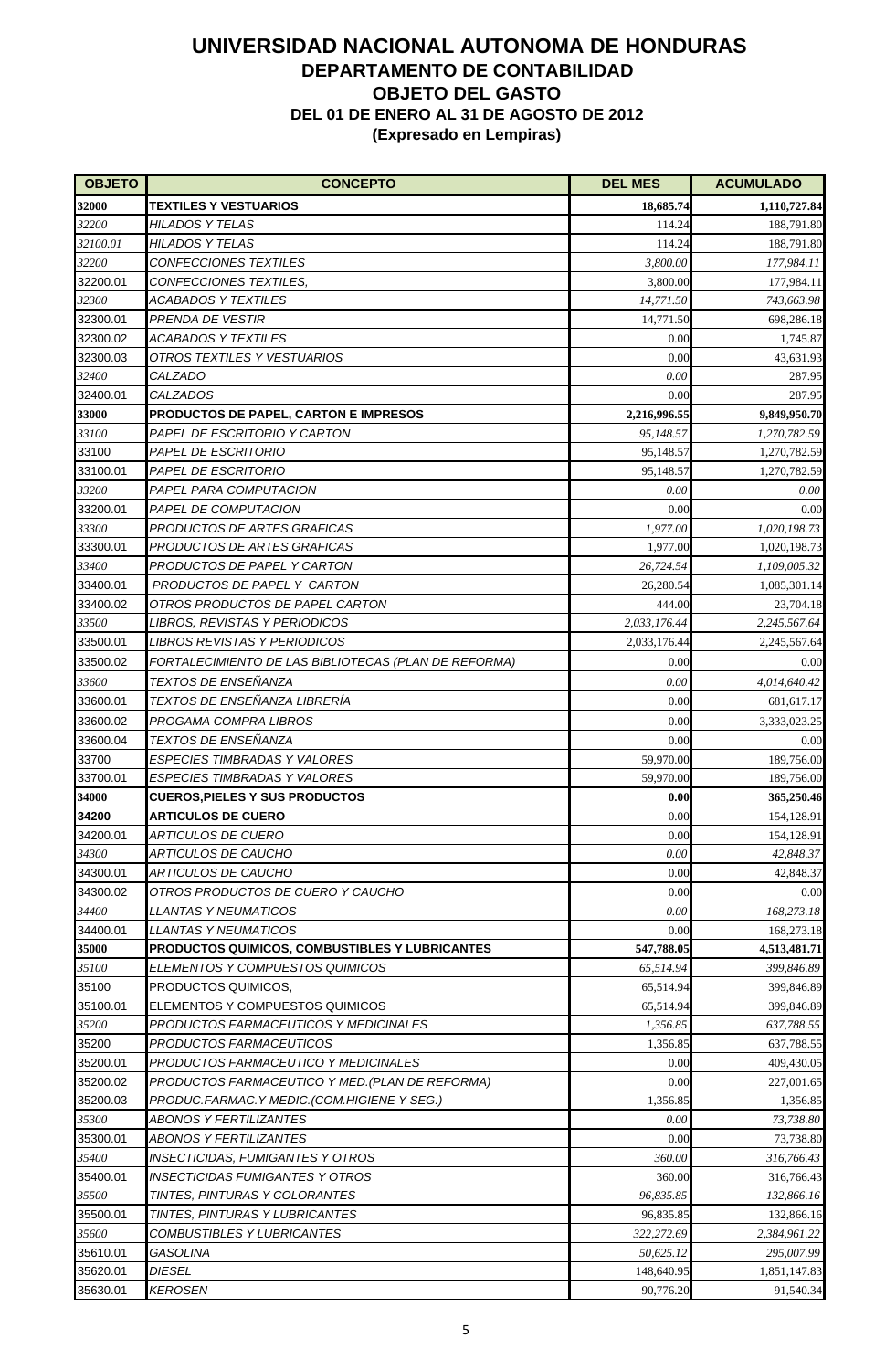| <b>OBJETO</b>     | <b>CONCEPTO</b>                                   | <b>DEL MES</b>   | <b>ACUMULADO</b>          |
|-------------------|---------------------------------------------------|------------------|---------------------------|
| 35640.01          | LPG                                               | 0.00             | 3,030.00                  |
| 35650.01          | ACEITE Y GRASAS LUBRICANTES                       | 32,230.42        | 144,235.06                |
| 35700             | PRODUCTOS VETERINARIOS                            | 0.00             | 11,552.00                 |
| 35700.01          | PRODUCTOS VETERINARIOS                            | 0.00             | 11,552.00                 |
| 35800             | PRODUCTOS DE MATERIAL PLASTICO                    | 40,425.32        | 403,939.57                |
| 35800.01          | PRODUCTOS DE MATERIAL PLASTICO.                   | 40,425.32        | 403,939.57                |
| 35900             | OTROS PRODUCTOS QUIMICOS N.C.                     | 21,022.40        | 152,022.09                |
| 35900             | OTROS PRODUCTOS QUIMICOS                          | 21,022.40        | 152,022.09                |
| 35900.01          | OTROS PRODUCTOS QUIMICOS                          | 21,022.40        | 152,022.09                |
| 36000             | <b>PRODUCTOS METALICOS</b>                        | 385,438.98       | 2,028,584.97              |
| 36100             | PRODUCTOS FERROSOS                                | 3,222.70         | 72,795.39                 |
| 36100             | PRODUCTOS METALICOS                               | 3,222.70         | 72,795.39                 |
| 36100.01          | <b>PRODUCTOS FERROSOS</b>                         | 3,222.70         | 72,795.39                 |
| 36200             | PRODUCTOS NO FERROSOS                             | 360,000.00       | 1,094,515.76              |
| 36200.01          | PRODUCTOS NO FERROSOS                             | 360,000.00       | 1,094,515.76              |
| 36300             | ESTRUCTURAS METALICAS ACABADAS                    | 280.00           | 163,365.34                |
| 36300.01          | ESTRUCTURAS METALICAS ACABADAS                    | 280.00           | 163,365.34                |
| 36400             | <b>HERRAMIENTAS MENORES</b>                       | 5,902.34         | 95,445.16                 |
| 36400.01          | <b>HERRAMIENTAS MENORES</b>                       | 5,902.34         | 95,445.16                 |
| 36500             | MATERIAL DE GUERRA Y SEGURIDAD                    | 0.00             | 8,116.24                  |
| 36500.01          | <i>MATERIAL DE SEGURIDAD</i>                      | 0.00             | 8,116.24                  |
| 36900             | OTROS PRODUCTOS METALICOS N.C.                    | 16,033.94        | 594,347.08                |
| 36900             | OTROS PRODUCTOS METALICOS                         | 16,033.94        | 594,347.08                |
| 36900.01          | OTROS PRODUCTOS METALICOS N.C.                    | 938.11           | 36,384.42                 |
| 36910.01          | PRODUCTOS DE HOJALATA                             | 2,887.82         | 17,070.24                 |
| 36920.01          | ACCESORIOS  DE METAL                              | 3,178.10         | 109,949.89                |
| 36930.01          | ELEMENTOS DE FERRETERIA                           | 9,029.91         | 430,942.53                |
| 37000             | <b>PRODUCTOS MINERALES NO METALICOS</b>           | 6,854.50         | 370,187.29                |
| 37100             | PRODUCTOS DE ARCILLA Y CERAMICA                   | 0.00             | 10,930.40                 |
| 37100.01          | PRODUCTOS DE ARCILLA Y CERAMICA                   | 0.00             | 10,930.40                 |
| 37200             | PRODUCTOS DE VIDRIO                               | 5,050.00         | 136,178.04                |
| 37200.01          | PRODUCTOS DE VIDRIO                               | 5,050.00         | 136,178.04                |
| 37300             | PRODUCTOS DE LOZA Y PORCELANA                     | 0.00             | 2,457.92                  |
| 37300.01          | PRODUCTOS DE LOZA Y PORCELANA                     | 0.00             | 2,457.92                  |
| 37400             | PRODUCTOS DE CEMENTO ASBESTO Y YESO               | 1,354.50         | 139,218.36                |
| 37400.01          | PRODUCTOS DE CEMENTO Y ASBESTO Y YESO             | 1,354.50         | 139,218.36                |
| 37500             | CEMENTO, CAL Y YESO                               | 450.00           | 76,995.10                 |
| 37500.01          | CEMENTO CAL Y YESO                                | 450.00           | 76,995.10                 |
| 37900             | OTROS PRODUCTOS MINERALES NO METALICOS N.C.       | 0.00             | 4,407.47                  |
| 37900             | OTROS PRODUCTOS DE MINERALES NO METALICOS.        | 0.00             | 4,407.47                  |
| 37900.01          | OTROS PRODUCTOS DE MINERALES NO METALICOS         | 0.00             | 4,407.47                  |
| 38000             | <b>MINERALES</b>                                  | 1,600.00         | 96,674.38                 |
| 38400             | PIEDRA ARCILLA Y ARENA                            | 1,600.00         | 65,070.18                 |
| 38400.01<br>38500 | PIEDRA ARCILLA Y ARENA<br>OTROS MINERALES         | 1,600.00<br>0.00 | 65,070.18                 |
| 38500.01          | OTROS MINERALES.                                  |                  | 18,520.00                 |
| 38900             | DIVERSOS MATERIALES MINERALES NO METALICOS        | 0.00<br>0.00     | 18,520.00<br>13,084.20    |
| 38900             | DIVERSOS MINERALES NO METALICOS N.C               | 0.00             |                           |
| 38900.01          | DIVERSOS MINERALES NO METALICOS                   | 0.00             | 13,084.20                 |
| 39000             | OTROS MATERIALES Y SUMINISTROS                    | 284,227.00       | 13,084.20<br>7,707,897.01 |
| 39100             | ELEMENTOS DE LIMPIEZA                             | 49,001.64        | 614,701.57                |
| 39100.01          | ELEMENTOS DE LIMPIEZA                             | 49,001.64        | 614,701.57                |
| 39200             | UTILES DE ESCRITORIO, OFICINA Y ENZEÑANZA         | 48,562.84        | 1,233,687.20              |
| 39200.01          | UTILES DE ESCRITORIO, OFICINA Y ENSEÑANZA         | 48,562.84        | 1,233,687.20              |
| 39300             | UTILES Y MATERIALES ELECTRICOS                    | 12,538.86        | 1,791,889.48              |
| 39300.01          | UTILES Y MATERIALES ELECTRICOS                    | 12,538.86        | 1,791,889.48              |
| 39400             | UTENCILIOS DE COCINA Y COMEDOR                    | 1,665.70         | 97,933.21                 |
| 39400.01          | UTENCILIOS DE COCINA Y COMEDOR                    | 1,665.70         | 97,933.21                 |
| 39500             | INSTRUMENTOS MENORES MEDICO-QUIRURGICO Y LABORAT. | 4,206.36         | 242,814.53                |
|                   |                                                   |                  |                           |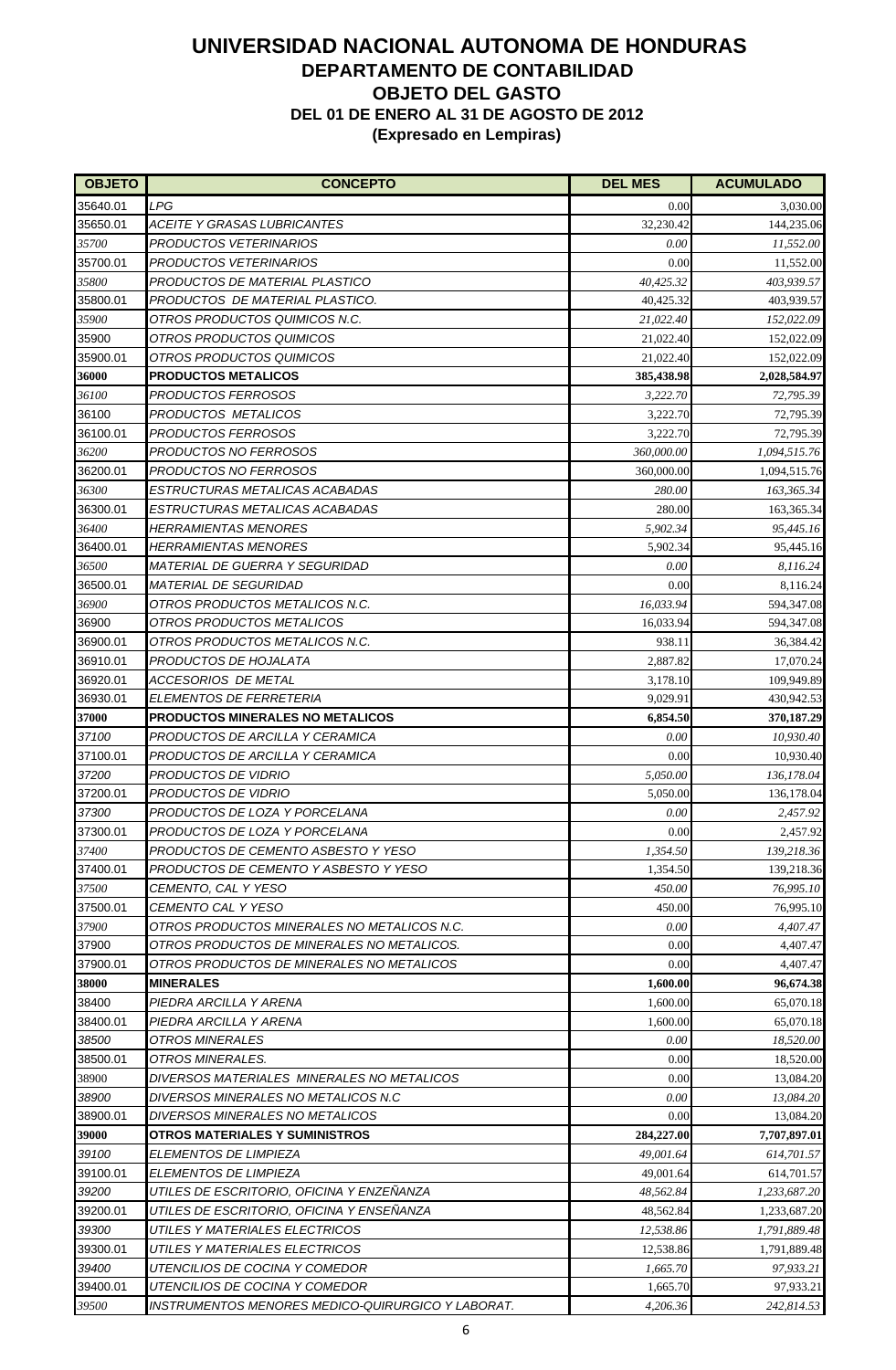| <b>OBJETO</b>        | <b>CONCEPTO</b>                                                          | <b>DEL MES</b>           | <b>ACUMULADO</b>           |
|----------------------|--------------------------------------------------------------------------|--------------------------|----------------------------|
| 39500                | INSTRUMENTAL MEDICO-QUIRURGICO MENOR Y DE LABORAT.                       | 4,206.36                 | 242,814.53                 |
| 39500.01             | UTILES MENORES MEDICOS QUIRURGICOS Y LABORAT.                            | 4.206.36                 | 242,814.53                 |
| 39500.02             | UT. MENORES MEDICOS QUIRUR. (PLAN REFORMA))                              | 0.00                     | 0.00                       |
| 39600                | OTROS REPUESTOS Y ACCESORIOS                                             | 168,251.60               | 3,675,199.96               |
| 39600                | OTROS REPUESTOS Y ACCERSORIOS MENORES                                    | 168,251.60               | 3,675,199.96               |
| 39600.01             | <i>RESPUESTOS Y ACCESORIOS</i>                                           | 168,251.60               | 3,675,199.96               |
| 39800                | ARTICULOS PARA DEPORTES Y RECREATIVOS                                    | 0.00                     | 32,899.94                  |
| 39800.01             | ARTICULOS PARA DEPORTES Y RECREATIVOS                                    | 0.00                     | 32,899.94                  |
| 39900                | PRODUCTOS SANITARIOS                                                     | 0.00                     | 18,771.12                  |
| 39900                | OTROS MATERIALES Y SUMINIRTROS N.C.                                      | 0.00                     | 18,771.12                  |
| 39900.01             | <b>OTROS MATERIALES Y SUMINISTROS</b>                                    | 0.00                     | 18,771.12                  |
|                      |                                                                          |                          |                            |
| 40000                | <b>BIENES CAPITALIZABLES</b>                                             | 37,430,799.42            | 137,531,071.32             |
| 41000                | <b>BIENES PREEXISTENTES</b>                                              | 0.00                     | 0.00                       |
| 41100                | <b>TIERRAS Y TERRENOS</b>                                                | 0.00                     | 0.00                       |
| 41110                | PARA CONSTRUCCION DE BIENES EN DOMINIO PRIVADO                           | 0.00                     | 0.00                       |
| 41110.01             | PARA CONSTRUCCION DE BIENES EN DOMINIO PRIVADO                           | 0.00                     | 0.00                       |
| 41200                | EDIFICIOS E INSTALACIONES                                                | 116,477.26               | 24,736,338.84              |
| 41200.01             | EDIFICIOS E INSTALACIONES                                                | 116,477.26               | 24,736,338.84              |
| 42000                | <b>MAQUINARIA Y EQUIPO</b>                                               | 12,417,046.39            | 35,477,489.87              |
| 42100                | <b>EQUIPO DE OFICINA Y MUEBLES</b>                                       | 2,920,010.65             | 9,915,831.74               |
| 42100.01<br>42140.01 | EQUIPO DE OFICINA Y MUEBLES<br><b>ELECTRODOMESTICOS</b>                  | 2,920,010.65<br>0.00     | 9,910,835.14<br>4,996.60   |
| 42200                | <b>MAQUINARIA Y EQUIPO DE PRODUCCION</b>                                 | 37,187.20                | 88,151.48                  |
| 42200.01             | <b>MAQUINARIA Y EQUIPO DE PRODUCCION</b>                                 | 37,187.20                | 88,151.48                  |
| 42300                | EQUIPO DE TRANSPORTE, TRACCION Y ELEVACION                               | 1,525,248.00             | 8,011,028.62               |
| 42300.01             | EQUIPO DE TRANSPORTE, TRACCION Y ELEVACION                               | 1,525,248.00             | 8,011,028.62               |
| 42400                | EQUIPO DE LABORATORIO                                                    | 270,567.70               | 722,349.33                 |
| 42400.01<br>42500    | EQUIPO DE LABORATORIO<br>EQUIPO DE COMUNICACIÓN Y SEÑALAMIENTO           | 270,567.70<br>299,596.80 | 722,349.33<br>1,292,041.86 |
| 42500.01             | EQUIPO DE COMUNICACIÓN Y SEÑALAMIENTO                                    | 299,596.80               | 1,292,041.86               |
| 42600                | EQUIPOS PARA COMPUTACION                                                 | 7,338,279.79             | 14,971,585.51              |
| 42600.01             | EQUIPO DE COMPUTACIÓN                                                    | 7,338,279.79             | 14,971,585.51              |
| 42700<br>42700.01    | MUEBLES Y EQUIPOS EDUCACIONALES<br><b>MUEBLES Y EQUIPO EDUCACIONALES</b> | 26, 156.25<br>26,156.25  | 5,685,264.37               |
| 42800                | <b>HERRAMIENTAS Y RESPUESTOS MAYORES</b>                                 | 0.00                     | 5,685,264.37<br>397,102.42 |
| 42800.01             | <b>HERRAMIENTAS Y RESPUESTOS MAYORES</b>                                 | 0.00                     | 397,102.42                 |
| 44000                | <b>SEMOVIENTES</b>                                                       | 0.00                     | 0.00                       |
| 44000.01             | <b>SEMOVIENTES</b>                                                       | 0.00                     | 0.00                       |
| 45100<br>45100.01    | <b>ACTIVOS INTANGIBLES</b><br><b>APLICACIONES INFORMATICAS</b>           | 0.00<br>0.00             | 79,398.91<br>79,398.91     |
| 47100                | <b>CONSTRUCCIONES</b>                                                    | 24,897,275.77            | 71,631,978.24              |
| 47100.01             | CONSTRUCC, MEJORAS DE BIENES NACIONALES EN DOMINIO PRIVADO               | 24,897,275.77            | 71,631,978.24              |
|                      |                                                                          |                          |                            |
| 50000                | <b>TRANSFERENCIAS</b>                                                    | 7,624,638.37             | 53,809,697.76              |
| 51000                | TRANSFERENCIAS CORRIENTES AL SECTOR PRIVADC                              | 7,229,694.92             | 52,246,809.19              |
| 51210<br>51200.01    | <b>BECAS</b><br>AYUDA A MEDICOS RESIDENTES.                              | 7,157,030.08<br>0.00     | 51,489,346.26<br>0.00      |
| 51200.02             | BECAS ESTUDIANTES DE PREGRADO (PLAN REFORMA)                             | 0.00                     | 0.00                       |
| 51200.04             | BECAS CONVENIO MINISTERIO SALUD -IHSS-UNAH                               | 4,674,619.00             | 42,423,022.00              |
| 51200.05             | BECAS DE ACTUALIZACION Y CAPACITACION DOCENTE                            | 0.00                     | 0.00                       |
| 51200.06             | BECAS EXCELENCIA ACADEMICA                                               | 856,960.00               | 883,840.00                 |
| 51200.07<br>51200.08 | BECAS PARA HIJOS DE LOS TRABAJADORES<br><b>BECAS POST GRADO ECONOMIA</b> | 0.00<br>0.00             | 75,000.00<br>0.00          |
| 51200.09             | BECAS POST-GRADO DE TRABAJO SOCIAL                                       | 0.00                     | 71,440.00                  |
| 51200.10             | BECAS PROFESIONALIZANTES DOCENTE (PLAN DE REFORMA)                       | 113,251.08               | 2,330,888.67               |
| 51200.12             | PRESTAMO A ESTUDIANTES                                                   | 46,000.00                | 46,000.00                  |
| 51200.13             | <b>BECAS TALLERES EMPLEADOS A ESTUDIANTES</b>                            | 0.00                     | 0.00                       |
| 51200.14<br>51200.15 | <b>BECAS ASIGNACION INTERCAMPUS.</b><br><b>MAESTRIA EN EPIDEMIOLOGÍA</b> | 0.00<br>0.00             | 0.00<br>96,844.50          |
| 51200.16             | POST-GRADO DE ENFERMERIA                                                 | 0.00                     | 2,920,096.00               |
| 51200.17             | <b>MAESTRIA SALUD PUBLICA</b>                                            | 0.00                     | 0.00                       |
| 51200.18             | <b>BECA DE INVESTIGACION CIENTIFICA</b>                                  | 0.00                     | 1,082,015.09               |
| 51200.19             | <b>BECAS QUIMICA Y FARMACIA</b>                                          | 0.00                     | 94,000.00                  |
| 51200.21             | <b>BECAS EQUIDAD ALMA MATER</b>                                          | 1,466,200.00             | 1,466,200.00               |
| 51220<br>51200.23    | <b>AYUDA SOCIALES A PERSONAS</b><br>PREMIOS A ESTUDIANTES DE SECUNDARIA  | 72,664.84<br>0.00        | 757,462.93<br>33,470.00    |
| 51200.24             | SUBSIDIOS CORO DE LA UNAH                                                | 0.00                     | 0.00                       |